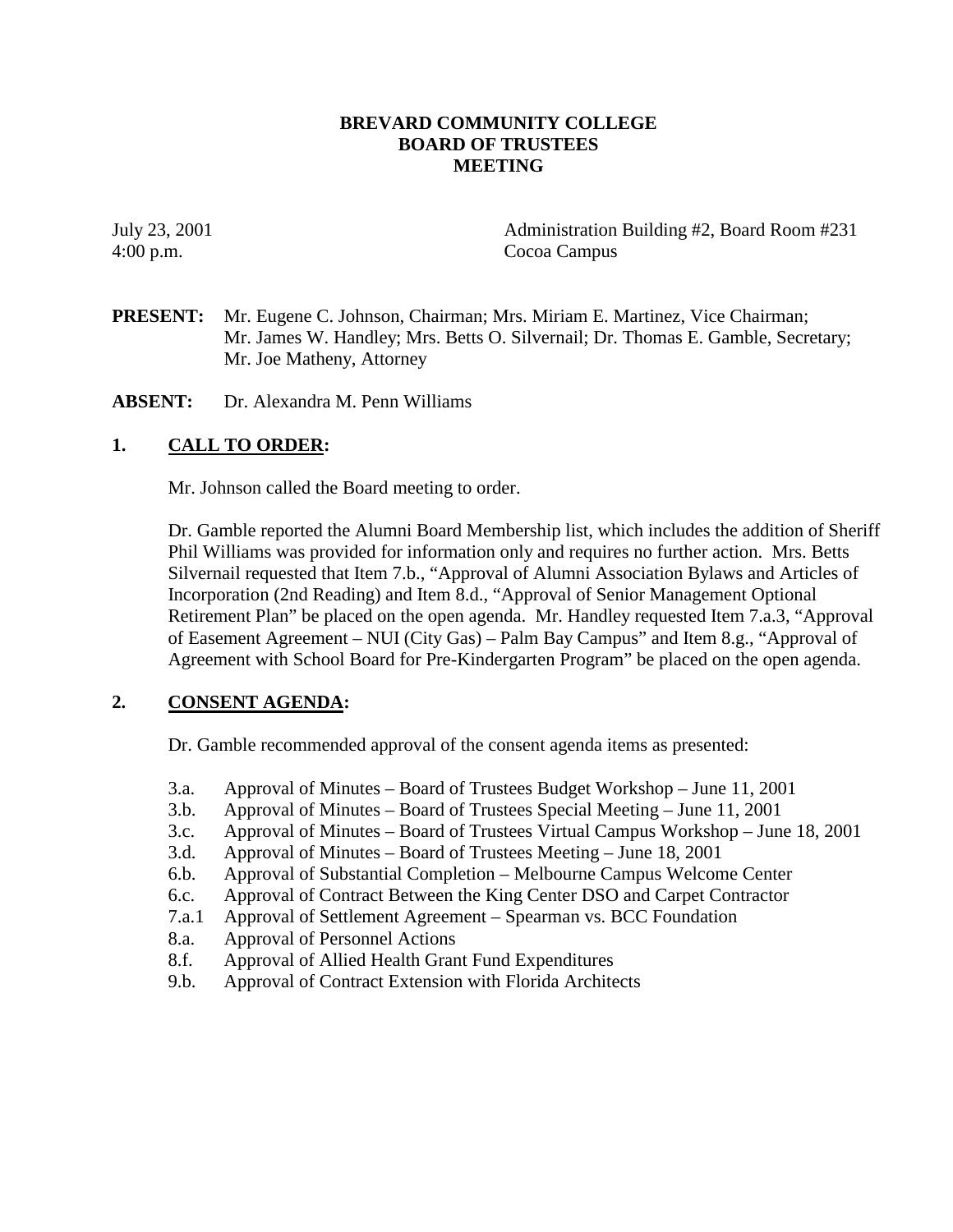Board of Trustees Meeting July 23, 2001 Page  $-2$  –

> Mrs. Betts Silvernail moved approval of the consent agenda as amended. Mr. Handley seconded the motion. All those voting in favor of the motion – Handley, Martinez, Johnson, and Silvernail; opposed – none. Motion unanimously approved.

## **3. APPROVAL OF THE OFFICIAL MINUTES OF PREVIOUS MEETING:**

a. Minutes – Board of Trustees Budget Workshop – June 11, 2001

Approved – consent agenda.

b. Minutes – Board of Trustees Special Meeting – June 11, 2001

Approved – consent agenda.

c. Minutes – Board of Trustees Virtual Campus Workshop – June 18, 2001

Approved – consent agenda.

d. Minutes – Board of Trustees Meeting – June 18, 2001

Approved – consent agenda.

#### **4. COMMUNICATIONS:**

#### a. Report on Student Retention Measures – Dr. Bilsky (Addendum)

Dr. Judy Bilsky, Associate Vice President of Educational Services, reported on the student retention measures. Dr. Bilsky reported on First Time in College (FTIC) Retention Percentage Comparisons. This report shows how many students are first time in college, degree-seeking students, who enrolled in the Fall of an academic year, and who choose to return and re-enroll the following Spring and the following Fall. BCC has been steady in student retention since 1995. BCC started a campaign, last Fall, of calling each new student to see how things were going. Dr. Bilsky reported from 1995 to 2000, the mean was that 64.5 % of BCC students returned the following Spring and 46.6 % returned the following Fall. The FTIC Student Retention by Gender report from Fall 1999, shows that females return at a higher rate than male students. The FTIC Student Retention by Age report from Fall 1999, shows that younger students return at a higher rate than older students. The average age of a BCC student is approximately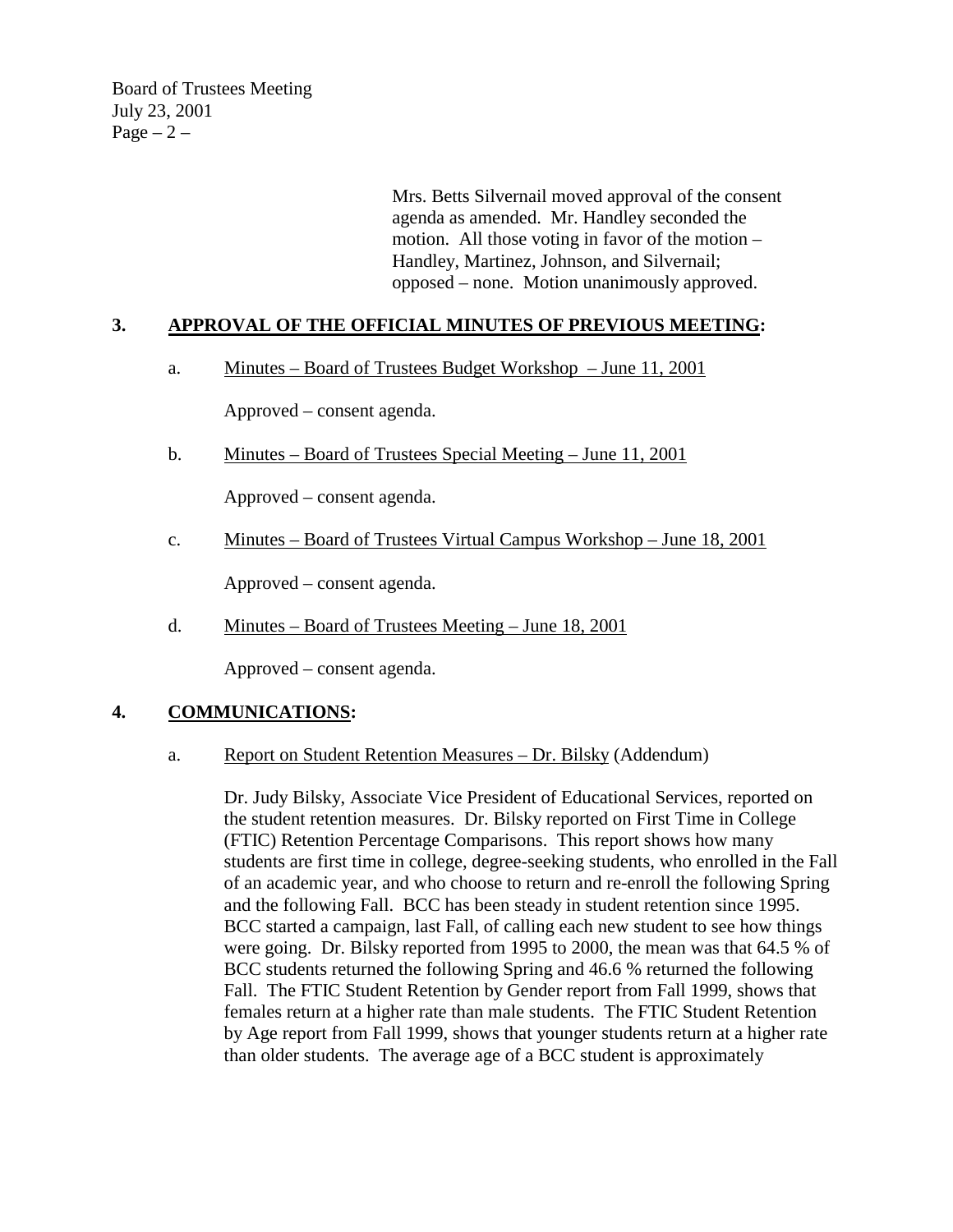28 – 29 years of age. The FTIC Student Retention by Ethnicity report from Fall of 1999, shows that Hispanic students for that Fall returned at the highest rate. The FTIC Student Retention by Campus report from Fall 1999, shows that Melbourne Campus enjoyed the highest percentage rate of students who persisted. This was followed by the Palm Bay Campus, Cocoa Campus, and Patrick Center.

Dr. Bilsky reviewed the BCC Credit Student Enrollment Withdrawal Trend for 1995-2000. Some of the programs that BCC has implemented are "Stop the Drop" and "Early Alert." The programs are intended to get the students to stay in school and not withdraw. There has been a significant impact because the number of students withdrawing from all of their classes has dropped significantly. The enrollment withdrawal jumped in the Fall of 2000, because the Federal Government provided new regulations, which had to do with Title IV Federal Financial Aid. The Federal Government stated BCC could not let students stay on the roll if they were receiving financial aid or had received financial aid, but had quit attending class. This has impacted all of the colleges statewide. The financial aid regulations state students would have to return their financial aid, beginning in the Fall of 2000, if they withdrew in the first 60% of the term. BCC's withdrawal date was set at the 50% point in the term. BCC is now set at 65% and may increase to 70%. Overall, the withdrawal trend has gone down and it looks like the Fall to Fall retention has gone up. This is because of the initiatives the college has been doing since 1998.

Dr. Bilsky reported on the new initiatives at BCC, which include a peer mentoring program, which will begin this Fall; the Diversity Committee is working on more diversity in curriculum so all students feel more comfortable with the curriculum in the classes they are attending; there will be a T.V. tutor for math, especially for Prep Algebra; Dr. Cobb is working on increasing the hybrid courses; there will be some new opportunities for faculty advising; the new welcome centers will be opening; BCC is going to a year-round schedule; there will be revisions to prep reading and writing courses, which will add a semester hour to the prep students in the fall and allow for more instructor personal attention for those students; and a math task force to look at the way BCC delivers prep math. Dr. Cobb stated the distance learning success rate has improved as there were 80% non-completers in 1995, and it is now at 30% non-completers as of last Fall.

#### b. Report on the Hurricane & Emergency Evacuation Shelter Plan – Mr. Carman (Addendum)

Mr. Craig Carman, Director of Safety and Security, presented the Hurricane & Emergency Evacuation Shelter Plan for 2001/2002. Mr. Carman stated the hurricane shutters that have been installed on the Allied Health and UCF Buildings have allowed BCC to shelter more people from the community in the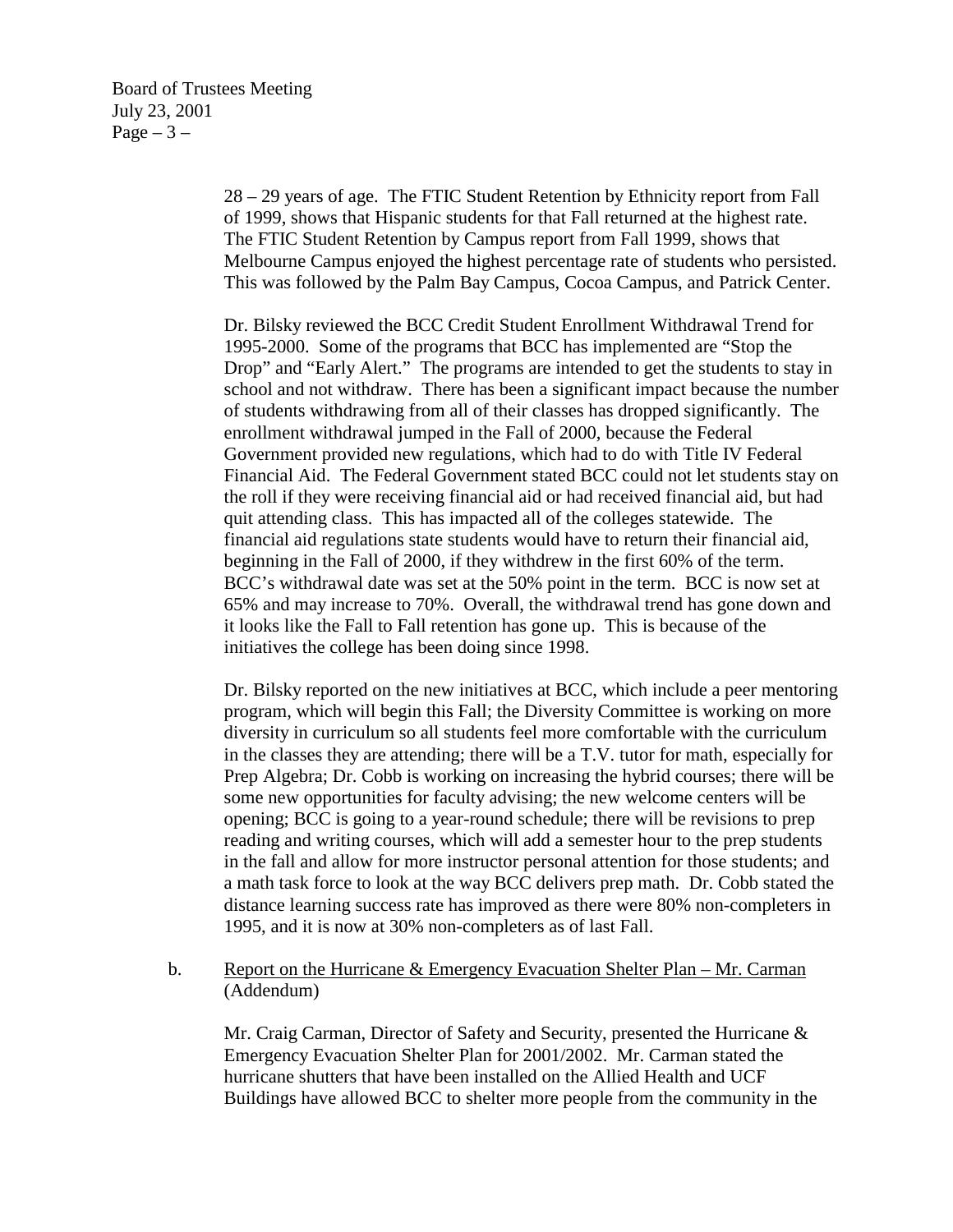Board of Trustees Meeting July 23, 2001 Page  $-4$  –

> two facilities. The emergency generator system will be installed on the Melbourne Campus for the shelters by November 15, 2001. BCC received a \$660,000 grant for the installation of hurricane shutters on the Melbourne Campus. Mr. Carman stated arrangements have been made to ensure security in the classrooms if there should be a need to shelter people during a hurricane. Employees have been educated in the proper ways of documentation, so that anything that is damaged should be paid for and repaired by the Federal Emergency Management Agency (FEMA).

## **5. CITIZEN'S PRESENTATION:**

a. Presentation of Plaque to Ms. Alberta Wilson

Mr. Johnson presented a plaque to Ms. Alberta Wilson, State Board of Community Colleges, in recognition of her outstanding service and dedication to the improvement of the Florida Community Colleges Activities Association and its activities as well as significant contributions to the public education of Florida's community college students.

b. Presentation of Plaque to Mrs. Betts Silvernail, Member, BCC Board of Trustees

Mr. Johnson presented a plaque to Mrs. Betts Silvernail in recognition for her excellent service to Brevard Community College and outstanding contributions to higher education.

c. Presentation of Plaque to Ms. Mary Nardo

Mr. Johnson presented a plaque to Ms. Mary Nardo in appreciation for service as Interim Campus President, Titusville Campus, from December 1, 2000 to June 30, 2001.

#### **6. CONSTRUCTION AND DEVELOPMENT:**

a. Approval of the Cocoa Campus Master Plan – Florida Architects – Mr. Little/ Dr. Fettrow (Addendum)

Mr. Al Little, Vice President for Finance and Administrative Services, indicated a critical component to effective facilities planning is the development of a campus master plan. This past fiscal year, the Board approved Florida Architects to develop a master plan for the Cocoa Campus. Cocoa was identified as the first campus for planning due to the age of the facilities, as well as the potential changes tied to the welcome center. In April 2001, the Board also approved Florida Architects to lead the master planning efforts for the remaining three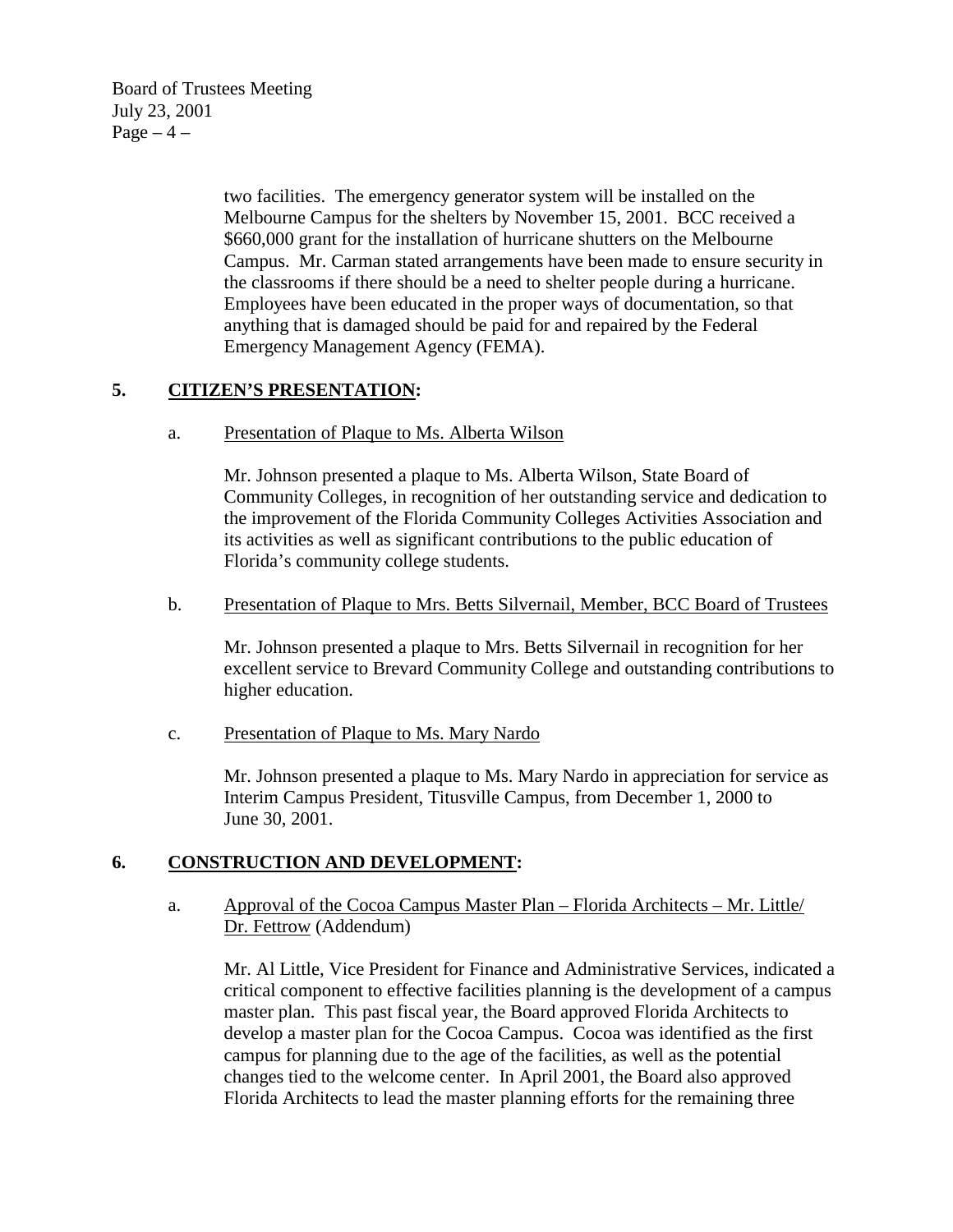campuses. These activities are scheduled to begin shortly after the start of the Fall 2001 semester. Dr. Fettrow, Cocoa Campus President, gave a brief overview of the history of the Master Planning process. She reported the first meeting took place in December 2000. The Master Planning Committee was carefully selected and was composed of a cross section of individuals chosen for their strengths and key positions on the Cocoa Campus. Meetings were held monthly and the areas represented included the Data Division, Virtual Campus, Educational Services, AS Degree Faculty, AA Degree Faculty, Vocational/Technical Faculty, UCF, Financial and Administrative Services, Maintenance and Plant Operations, and the Allied Health Division. The guiding philosophy of the committee was to think with a clean slate, be visionary as to where the college will be 20 years from now, the ideal layout of the campus, and how it would it relate to the community it serves. In addition to the standing members of the Planning Committee, input was requested from key players from the community and the student body. Dr. Fettrow applauded the committee for their commitment and enthusiasm and credited it for the success of this project.

Mr. Little introduced two representatives of Florida Architects, Mr. Joe Sorci, President, and Mr. Steve Clark, Project Manger, who gave a brief presentation of the Cocoa Campus Master Plan. Mr. Sorci reported the Master Plan goals include the provision of a safe and secure environment, creation of a central technology hub, and enhancement of distance learning. Mr. Clark reported it was determined that BCC does not need many new buildings; just some renovation and minor remodeling. Mr. Sorci reported due to there being too many campus entries, recommendations were made on how to limit the number of entries and create a major entry. Outdoor areas for students to gather and an informal arrangement around the edge of the water were suggested in the plan. It is important to define, to the public, that BCC is a special place, which can be done by defining boundaries of the campus. Views need to be provided at particular selected places so people can see the campus. A main electronic billboard sign is planned at the main campus entrance along with directional signs, illuminated building signs on each building, and free-standing pylons that have campus maps oriented from the view a person is standing.

Each building was looked at individually to verify its condition and the amount of square footage. Many of the areas that need ongoing maintenance have already been planned for and are scheduled. Florida Architects came up with several inexpensive ways to change the appearance of existing buildings and create more consistency within the campus. Mr. Steve Clark reported a technology center is one new building potential construction project. New construction is better because it can be designed for Distance Learning versus trying to fit in within the existing buildings. Allied Health is a growing area and a site, adjacent to the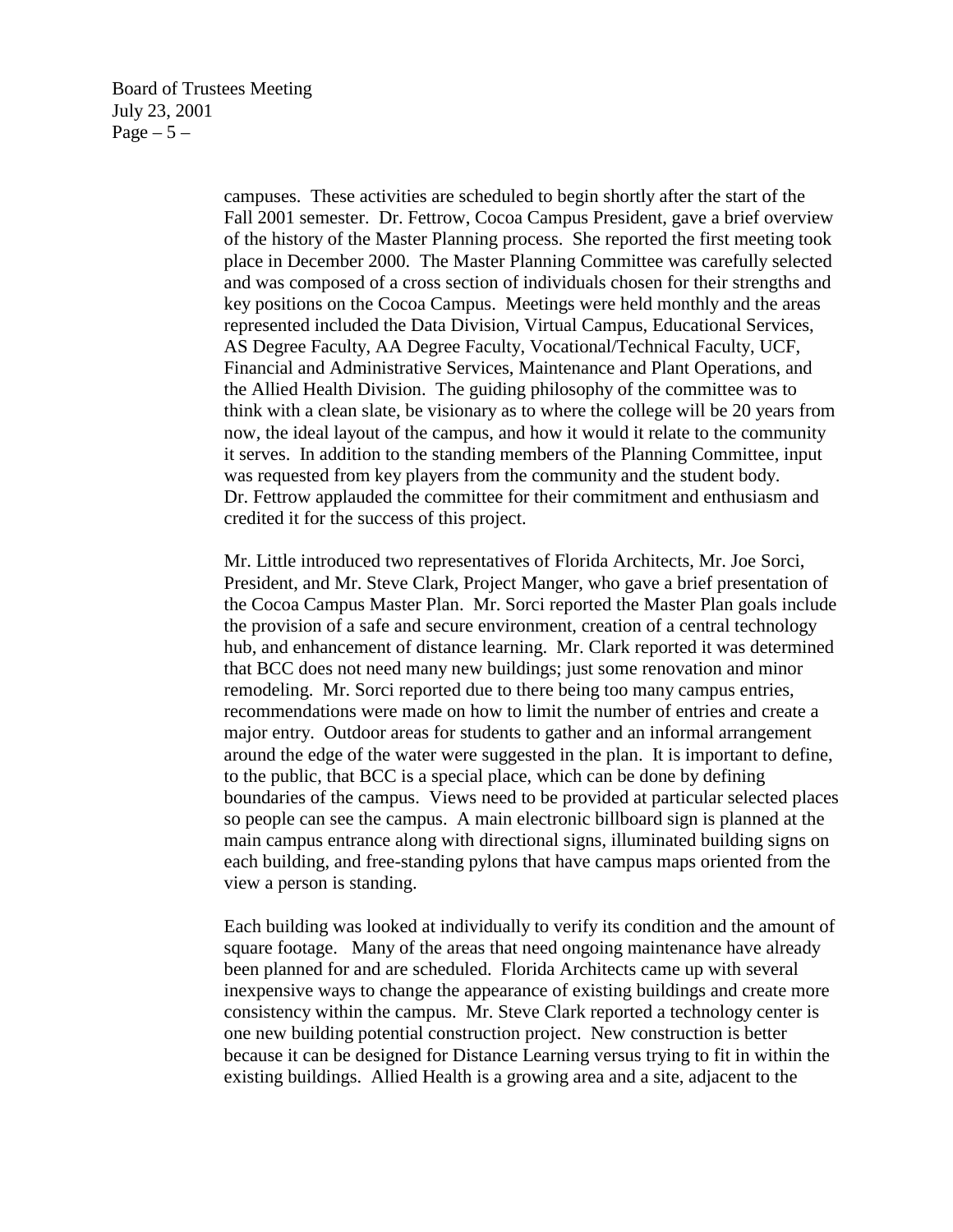Board of Trustees Meeting July 23, 2001 Page –  $6 -$ 

> existing building, has been identified as a possible addition to be reserved for Allied Health. The other area that is growing is the Fine Arts and Music. The parking lot could be a potential building site. The Security Office should be moved from where it is currently located to an exterior wall, perhaps with a window, so that it is more visible to students. It was suggested, by Florida Architects, that the State would be approached to have a traffic light placed on Clearlake Road, in between Michigan and Rosetine. The Cocoa Campus 2001-2010 Master Plan booklet was handed out to the Board Members. Dr. Gamble recommended approval of the Cocoa Campus Master Plan and the implementation of Phase I.

> > Mrs. Martinez moved approval of the Master Plan and the implementation of Phase I. Mrs. Betts Silvernail seconded the motion. All those voting in favor of the motion – Handley, Martinez, Silvernail, Johnson; opposed – none. Motion unanimously approved.

b. Approval of Substantial Completion – Melbourne Campus Welcome Center – Mr. Little (Addendum)

Approved – consent agenda.

c. Approval of Contract Between the King Center DSO and Carpet Contractor – Mr. Little (Addendum)

Approved – consent agenda.

#### **7. OLD BUSINESS:**

a. Report on Pending Legal Actions – Mr. Matheny (Addendum)

Mr. Matheny reviewed the report on pending legal actions.

(1) Approval of Settlement Agreement – Spearman vs. BCC Foundation – Mr. Matheny (Addendum)

Approved – consent agenda.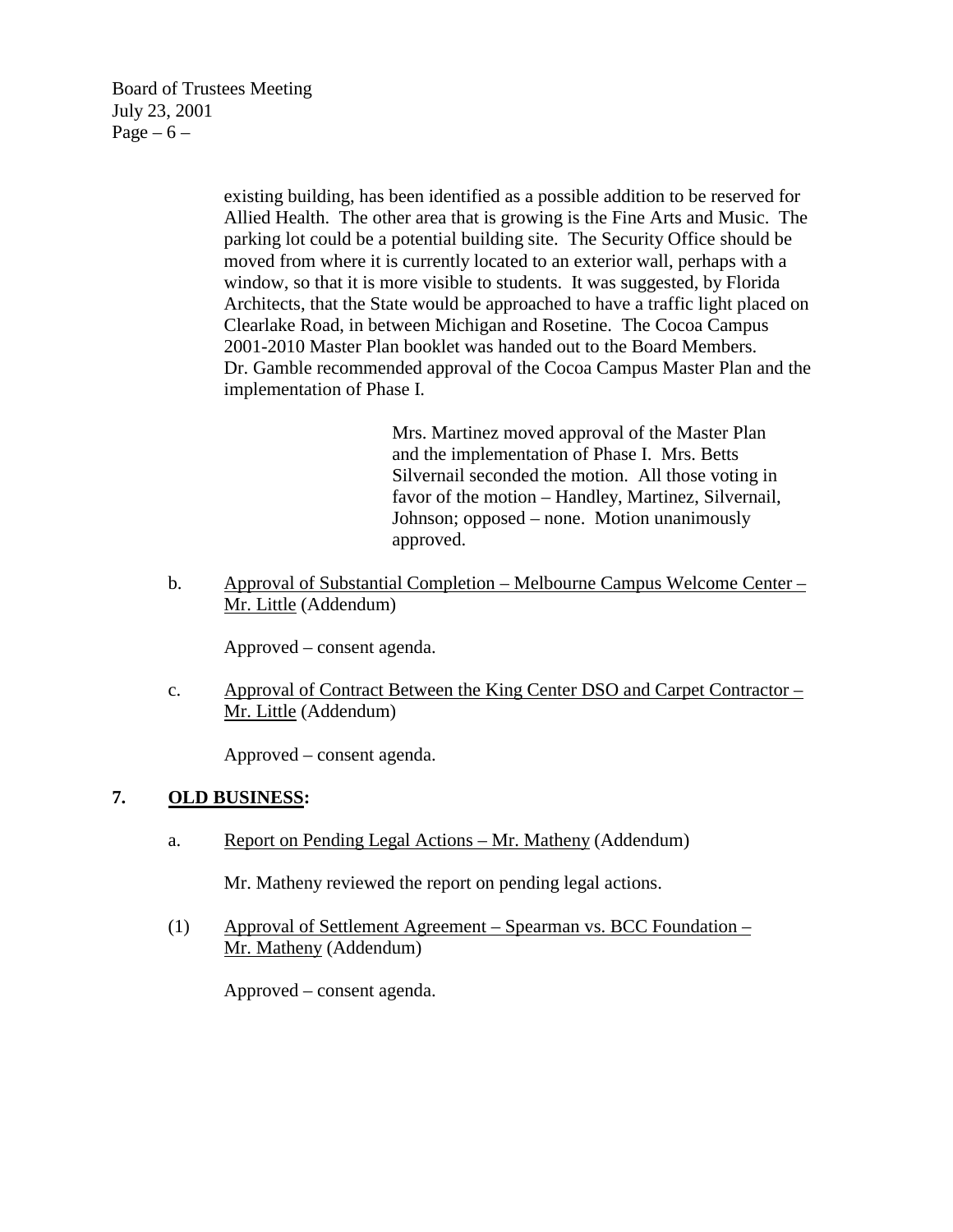Board of Trustees Meeting July 23, 2001  $Page - 7 -$ 

#### (2) Creel Case – Designation of Board Member as Hearing Officer & Authorization to Schedule Hearing – Mr. Matheny (Addendum)

Mr. Matheny reported the Creel case was originally assigned to a DOAH hearing officer, who made his findings and rulings and this Board approved those findings. Mr. Creel was not satisfied with those rulings and took an appeal to the Fifth District Court of Appeals and that court approved all of the decisions that have been made with one exception in that the hearing officer ruled that Mr. Creel had no expectancy of continued employment at the college beyond the school year ending June 30, 1999. The Appellate Court determined that was not a matter that was properly brought before the hearing officer and they remanded the case to the BCC District Board of Trustees to determine whether or not Mr. Creel had the expectancy of continued employment beyond the school year ending June 30, 1999.

Mr. Matheny reported this requires another hearing to resolve that issue. Mr. Matheny reported the hearing could be assigned to a hearing officer, it could be held by the full Board, or the BCC District Board of Trustees could designate one of its members to hear the case and make recommendations to the Board, which is the final agency to approve, disapprove, or decide this case. It is recommended that the District Board of Trustees designate the matter be heard by a single Board member. When this is concluded each Board member will read the transcript of those hearings and then determine the final disposition of this case. Mr. Handley agreed to serve in that capacity. Dr. Gamble stated Trustee Penn Williams, who was unable to attend the meeting, said she was displeased with the proposal of going to a single Board member as a hearing officer and felt as many Board members as could be constituted in a hearing body would be better than a single Board member. Mrs. Martinez acknowledged Dr. Penn Williams' desire, although she felt the Board members will have the opportunity to review the transcript and will be provided the facts, so she felt it unnecessary for all Board members to be present during the hearing.

> Mrs. Martinez moved approval for the BCC District Board of Trustees to designate one of its members to conduct a hearing in the matter and make recommended findings and a recommended order or disposition to the full Board in the manner provided by law in accordance to the Florida Administrative Procedure Act to resolve this matter in accordance with the decision of the Fifth District Court of Appeal. Mrs. Betts Silvernail seconded the motion. All those voting in favor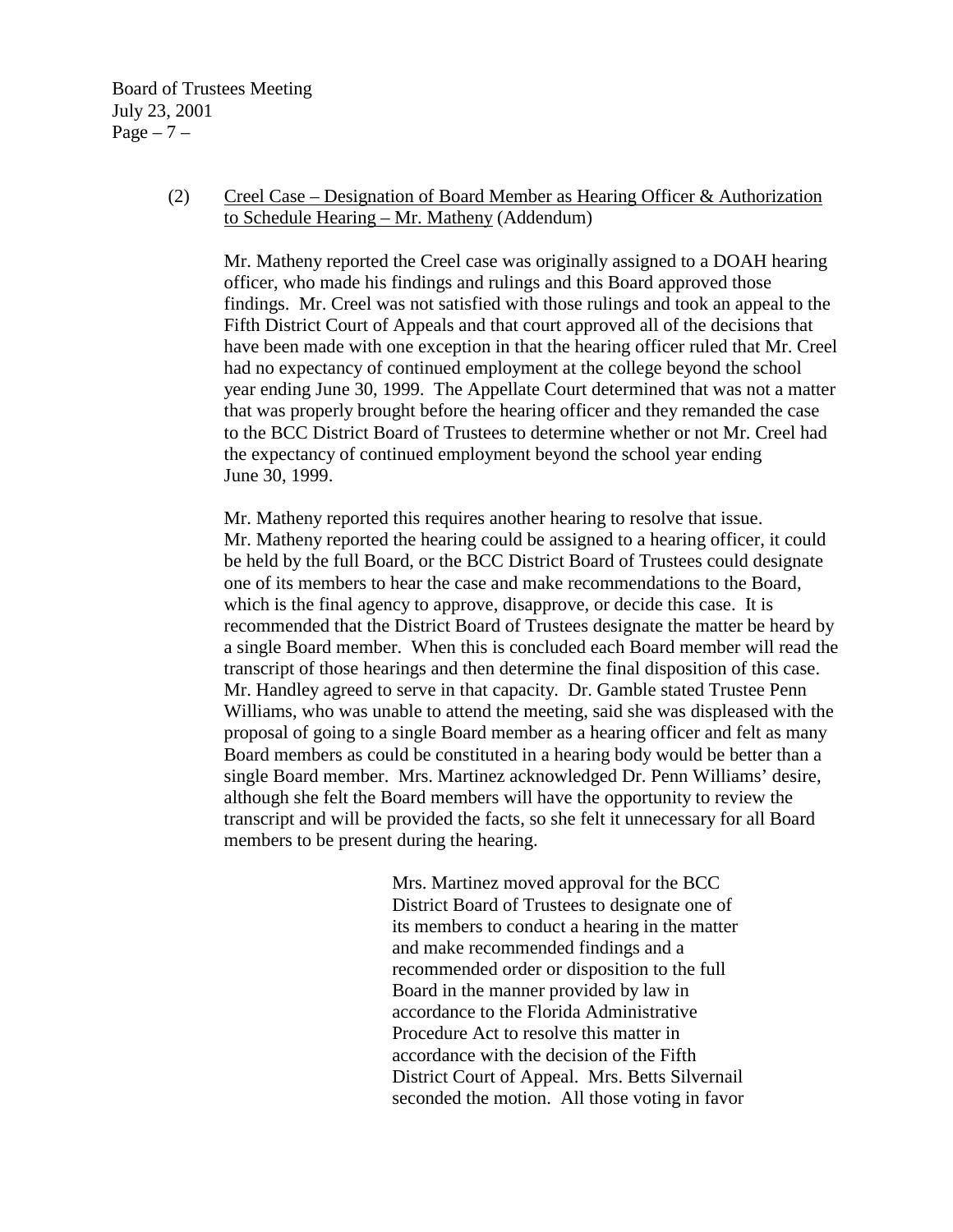Board of Trustees Meeting July 23, 2001 Page  $-8$  –

> of the motion – Handley, Martinez, Silvernail, Johnson; opposed – none. Motion unanimously approved.

> Mrs. Martinez moved approval of the Board designating Mr. Jim Handley to act as a hearing officer in the Creel case and that he be authorized to conduct the necessary hearing and to do any and all things reasonable and necessary to accomplish that, including the issuance of a notice of hearing at a time, date, and place, taking evidence and performing all other functions provided for by the Florida Administrative Procedure Act in applicable law. Mrs. Betts Silvernail seconded the motion. All those voting in favor of the motion – Handley, Martinez, Silvernail, Johnson; opposed – none. Motion unanimously approved.

(3) Approval of Easement Agreement – NUI (City Gas) – Palm Bay Campus (Addendum)

Mr. Matheny reported the BCC Board of Trustees previously approved an arrangement whereby BCC would deed property to NUI. The facility has tentatively been relocated and the concept changed to an easement. The City of Palm Bay has waived the 100-foot requirement and authorized a 50-foot easement. The gas facility will provide the college with natural gas heating and air conditioning. It will be located between the swimming pool and the Sheriff's station, in Palm Bay, which had previously been approved by the BCC Board of Trustees. Dr. Gamble moved approval of the Easement Agreement.

> Mrs. Betts Silvernail moved approval of the Easement Agreement. Mrs. Martinez seconded the motion. All those voting in favor of the motion – Handley, Martinez, Silvernail, Johnson; opposed – none. Motion unanimously approved.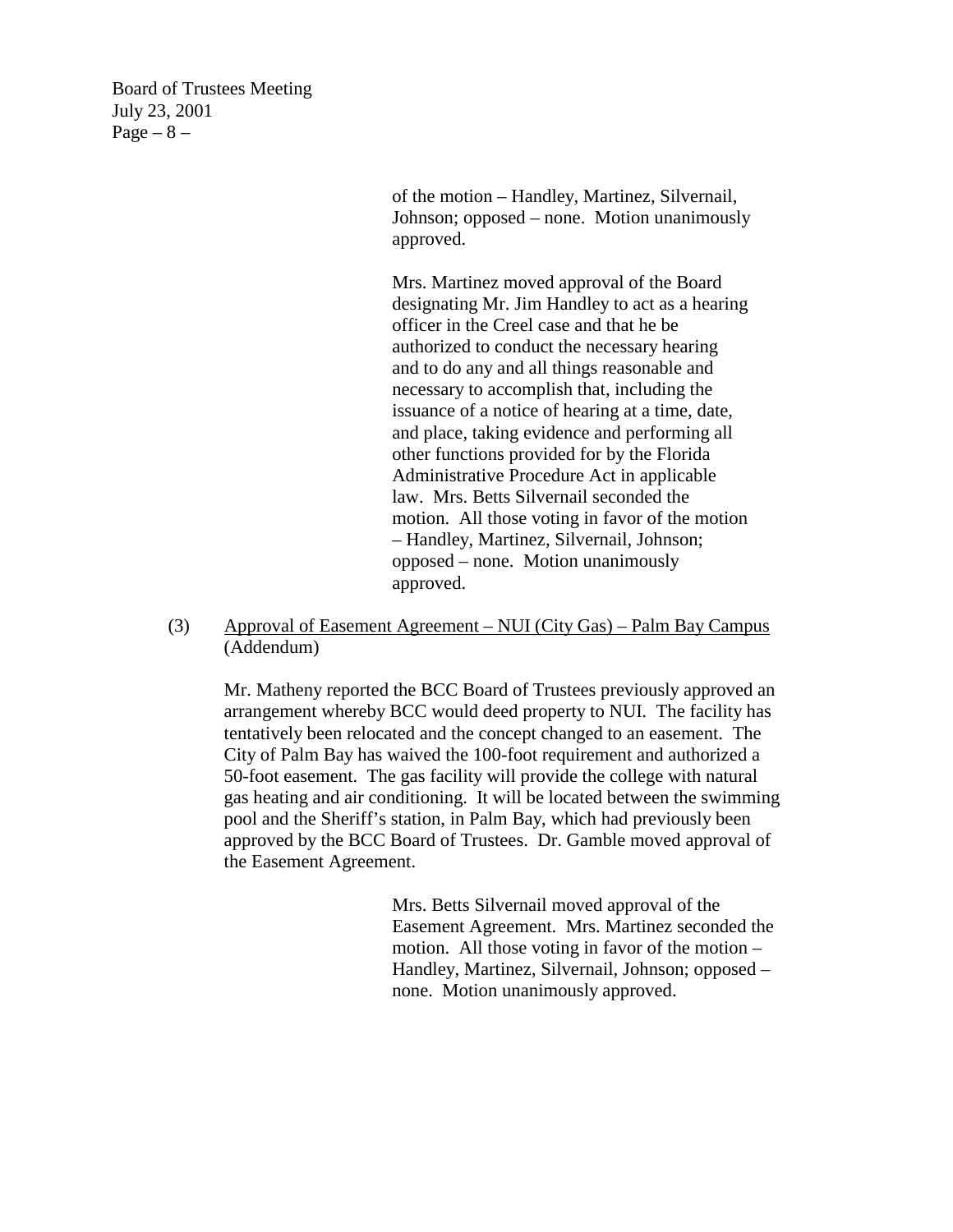Board of Trustees Meeting July 23, 2001 Page  $-9-$ 

### b. Approval of Alumni Association Bylaws and Article of Incorporation (2nd Reading) – Mr. Gilfilen (Addendum)

 Mr. Walt Gilfilen, Associate Vice President of Development, discussed membership of the executive committee of the Alumni Association. It was the consensus of the Board that a Board member serves on the executive committee, as well as the Board of the Alumni Association. Dr. Gamble concurred with the recommendation. Dr. Gamble recommended approval of the bylaws and articles of incorporation to establish the BCC Alumni Association as amended.

> Mr. Handley moved approval of the bylaws and articles of incorporation for the BCC Alumni Association as amended. Mrs. Silvernail seconded the motion. All those voting in favor of the motion – Handley, Martinez, Silvernail, Johnson; opposed – none. Motion unanimously approved.

## **8. NEW BUSINESS:**

a. Approval of Personnel Action – Ms. Oglesby (Addendum)

Approved – consent agenda.

b. Update – Status of UFF/BCC Agreement Union Ratification – Ms. Boggs (Addendum)

 Ms. Robin Boggs, Chief Negotiator for UFF/BCC, announced the faculty has ratified the changes to the UFF/BCC contract by a 99.09% margin. She indicated the negotiating process went well and that faculty comments were very positive. Most of the faculty see a new beginning for the college and its relationship with the faculty union and faculty in general and were very pleased with the commitment of the Board of Trustees of raising the salaries.

c. Approval of Changes to the 2001-2003 UFF/BCC Agreement – Mr. Hament (Addendum)

 Mr. Andy Hament, attorney, reported on the proposed changes to the 2001-2003 UFF/BCC Agreement. He expressed his appreciation to the UFF Bargaining Team led by Robin Boggs, and to the Administration Bargaining Team, which consisted of Joni Oglesby, Al Little, Brenda Fettrow, and Walt Gilfilen.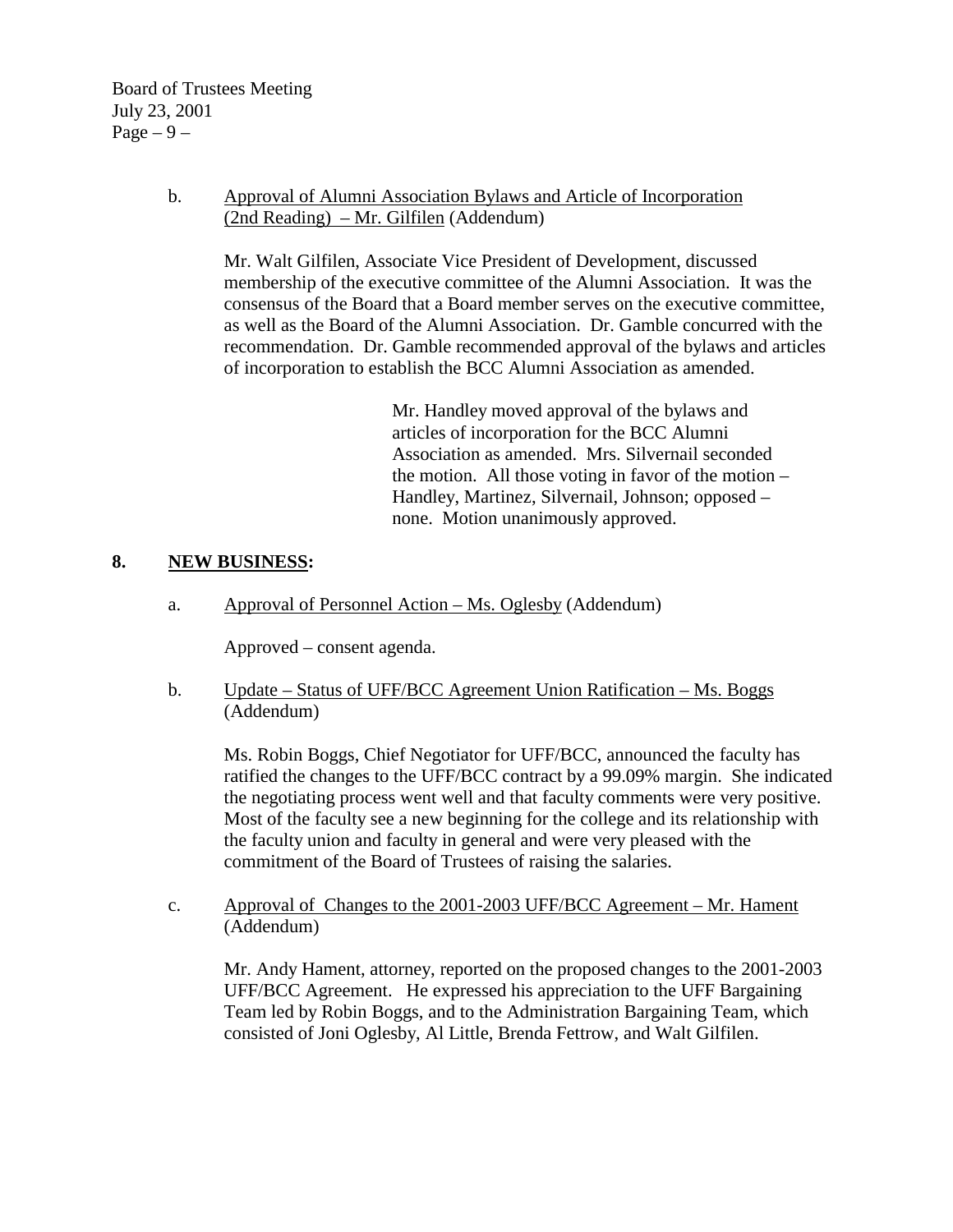Dr. Gamble reported the Board should recognize they are being asked to approve the 2001-2003 UFF/BCC Agreement inclusive of the changes. Dr. Gamble recommended approval of the 2001-2003 UFF/BCC Agreement.

> Mrs. Silvernail moved approval of the 2001-2003 UFF/BCC Agreement. Mrs. Martinez seconded the motion. All those voting in favor of the motion – Handley, Martinez, Silvernail, Johnson; opposed – none. Motion unanimously approved.

d. Approval of Senior Management Optional Retirement Plan – Mr. Little (Addendum)

Mrs. Silvernail asked if there are any costs involved with the implementation of the Senior Management Optional Retirement Plan. Mrs. Silvernail discussed the Senior Management Optional Retirement Plan and the potential costs for the college to administer the plan. Mr. Little will further investigate the plan and provide a response to the Board. Mr. Little stated that in order to participate in this plan an employee has to totally withdraw from the Florida Retirement System. Dr. Gamble stated this is a plan that has been implemented by other colleges who have received legal guidance. Dr. Gamble recommended approval of the Senior Management Optional Retirement Plan based on obtaining satisfactory information on costs to the college.

> Mrs. Martinez moved approval of the Senior Management Optional Retirement Plan as recommended subject to obtaining satisfactory information on costs to the college. Mrs. Silvernail seconded the motion. All those voting in favor of the motion – Handley, Martinez, Silvernail, Johnson; opposed – none. Motion unanimously approved.

#### e. First Reading – College Policy Manual – Dr. Gamble (Addendum)

 Dr. Gamble reported a complete revised College Policy Manual has been provided to the Board of Trustees. There is no action required at this time. It will be brought, to the Board, for a second reading and final approval next month. If there are changes the Board members would like to make, the changes can be communicated to Dr. Gamble's office as soon as possible, and they will be incorporated. This document was prepared with the specific changes that individual Board members worked on, with identified staff, to improve the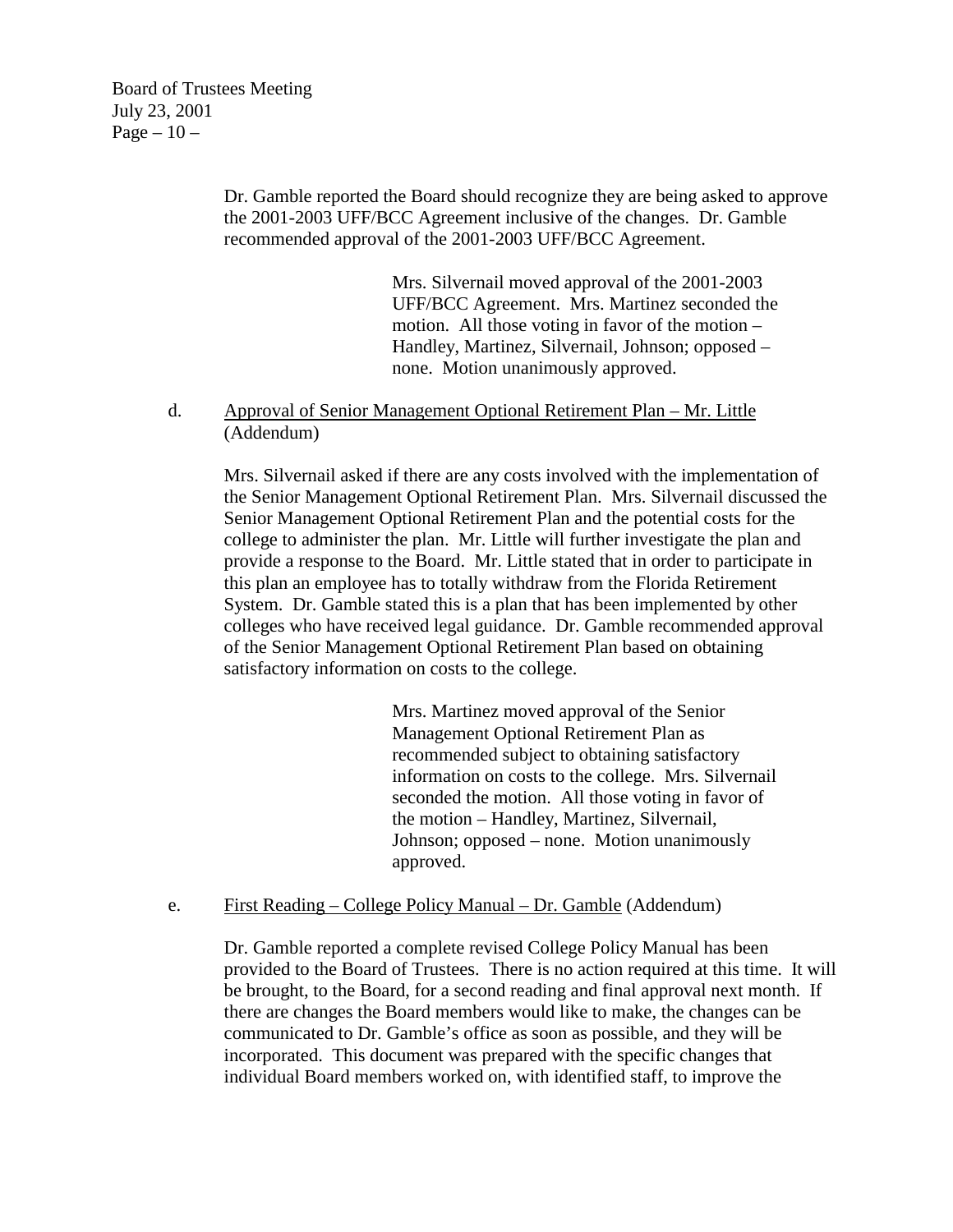document. There still exists the problem, within the document, of it containing both policy and procedure. Dr. Gamble reported that update would be deferred to a later date.

f. Approval of Allied Health Grant Fund Expenditures – Dr. Fettrow (Addendum)

Approved – consent agenda.

g. Approval of Agreement with School Board for Pre-Kindergarten Program – Ms. Smith (Addendum)

Dr. Brenda Fettrow, Cocoa Campus President, introduced Ms. Helga Smith, teacher at BCC Child Care Center, Cocoa Campus, who was available to answer questions. Ms. Smith stated there is no cost to the college to operate the prekindergarten program. BCC receives funds from the School Board to pay for expenses. Fees are collected from the parents, which are based on a sliding scale. Dr. Gamble recommended approval of the Agreement with the School Board for the Pre-Kindergarten Program.

> Mr. Handley moved approval of the Agreement with the School Board for the Pre-Kindergarten Program. Mrs. Martinez seconded the motion. All those voting in favor of the motion – Handley, Martinez, Silvernail, Johnson; opposed – none. Motion unanimously approved.

#### **9. FINANCIAL ACTIONS:**

a. Approval of the 2001-2002 Capital Outlay Budget – Mr. Little (Addendum)

Mr. Little stated the 2001-2002 proposed Capital Outlay Budget is approximately \$22 million. The proposed budget includes the following projects: full renovation of Titusville Building #1; Phase #1 of the Cocoa Campus perimeter renovation; new signage for all entrances on all campuses with electronic signs on every campus; re-roofing of six buildings; computer lab upgrades; master planning in Titusville, Palm Bay, and Melbourne; the WBCC studio renovation; and the new Titusville entrance road. The approval of this budget allows the administration to begin planning these projects. Mr. Little reported the administration will bring all bids for architects and major contractors to the Board of Trustees for approval at the appropriate time. Dr. Gamble recommended approval of the Capital Outlay Budget.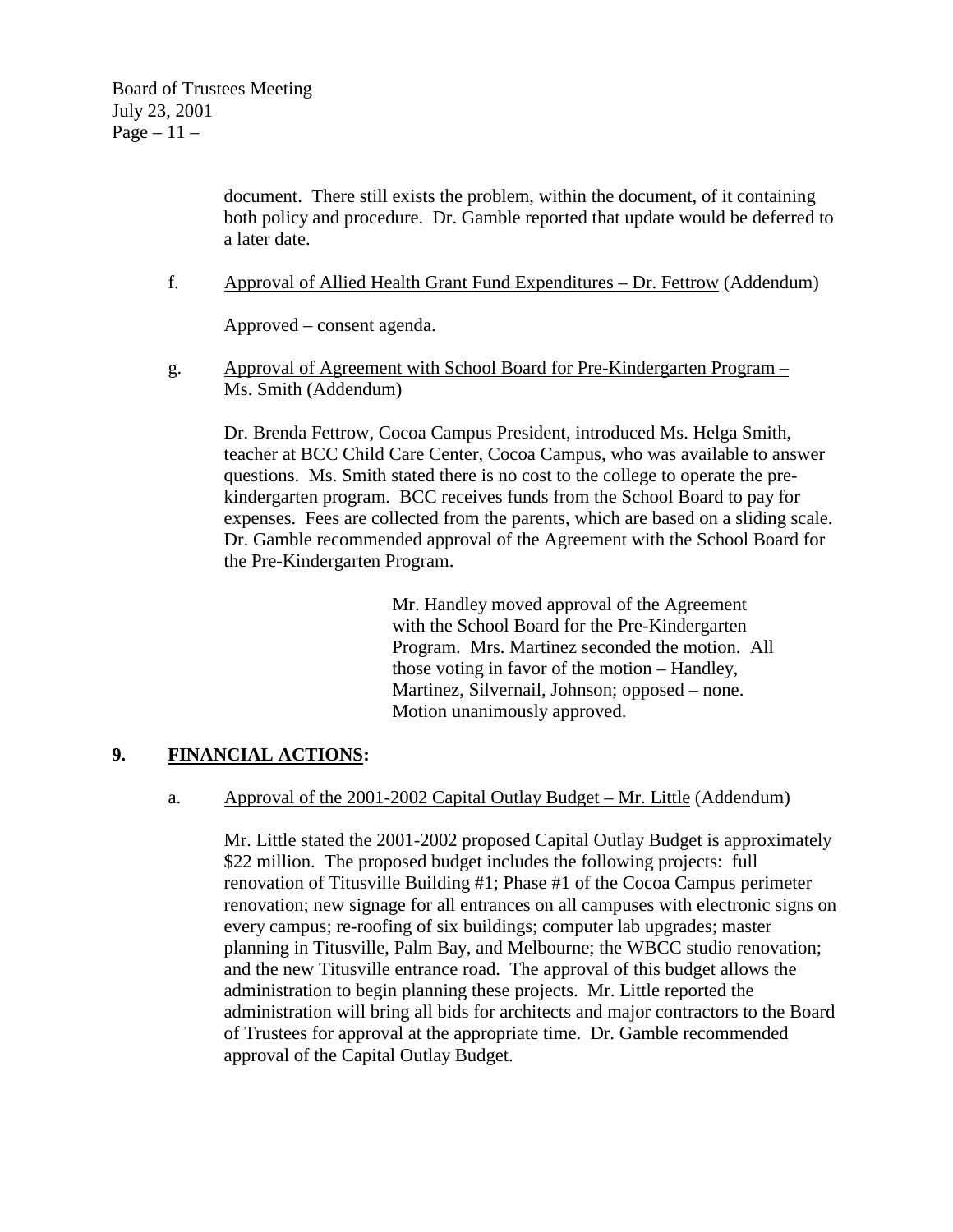Board of Trustees Meeting July 23, 2001 Page  $-12-$ 

> Mr. Handley moved approval of the Capital Outlay Budget. Mrs. Martinez seconded the motion. All those voting in favor of the motion – Handley, Martinez, Silvernail, Johnson; opposed – none. Motion unanimously approved.

b. Approval of Contract Extension with Florida Architects – Mr. Little (Addendum)

Approved – consent agenda.

#### **10. REPORT OF THE DISTRICT PRESIDENT:**

a. Award of the 2001 Workforce Development Award

Dr. Gamble reported that on July 15, 2001, he attended an awards ceremony in Baltimore, Maryland, with Ms. Dianne Messer, Director of the One-Stop System, Mr. Frank Margiotta, BCC Development Officer, and Ms. Jane Ross, Business Team Leader of the One-Stop System. BCC received the 2001 Workforce Development Award from the Department of Labor, American Association of Community Colleges (AACC), presented by Dr. George Boggs, President of AACC, and the Deputy Assistant Secretary of the Employment and Training Administration, Raymond J. Uhalde. BCC also received a \$10,000 award that will be provided to the Job Link Service to enhance their services to the county.

#### b. Summer Graduation

 Dr. Gamble reported Summer Graduation is scheduled for Saturday, August 11, 2001, at the King Center, at 4:00 p.m. and 7:00 p.m.

c. Welcome Back Day

 Dr. Gamble reported the Welcome Back assembly is scheduled for Thursday, August 16, 2001. The function will be held at the King Center from 8:00 a.m. to 11:30 a.m. with lunch served immediately following the program. All of the Board of Trustees members were invited to attend.

d. College Administrative Organization Matrix

Dr. Gamble stated there are some changes in assignments on the College Administrative Organization Matrix as well as the listing of the fifth campus, the Virtual Campus. In the document, there are listings under each campus president for campus and college. The items under college represent the matrix assignments for those campus presidents collegewide.